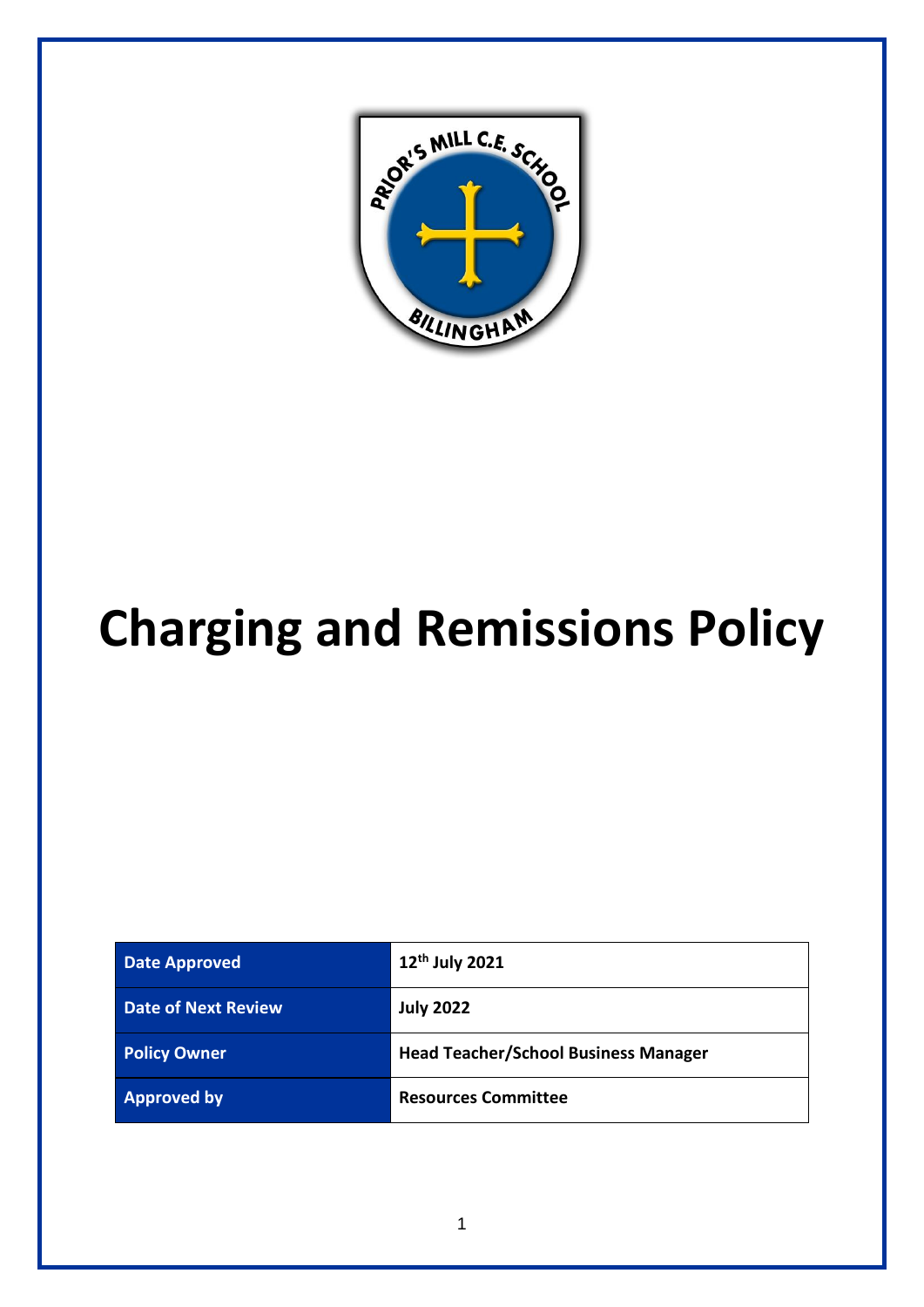# **Contents**

# **Statement of Intent**

- 1. Legal Framework
- 2. Charging for Education
- 3. Optional Extras
- 4. Examination Fees and Resits
- 5. Voluntary Contributions
- 6. Music Tuition
- 7. Transport
- 8. Residential Visits
- 9. Wraparound Care
- 10. Education Partly During School Hours
- 11. Damaged or Lost Items
- 12. Pupil Premium
- 13. Remissions
- 14. School Trip Refunds
- 15. Lettings
- 16. Monitoring and Review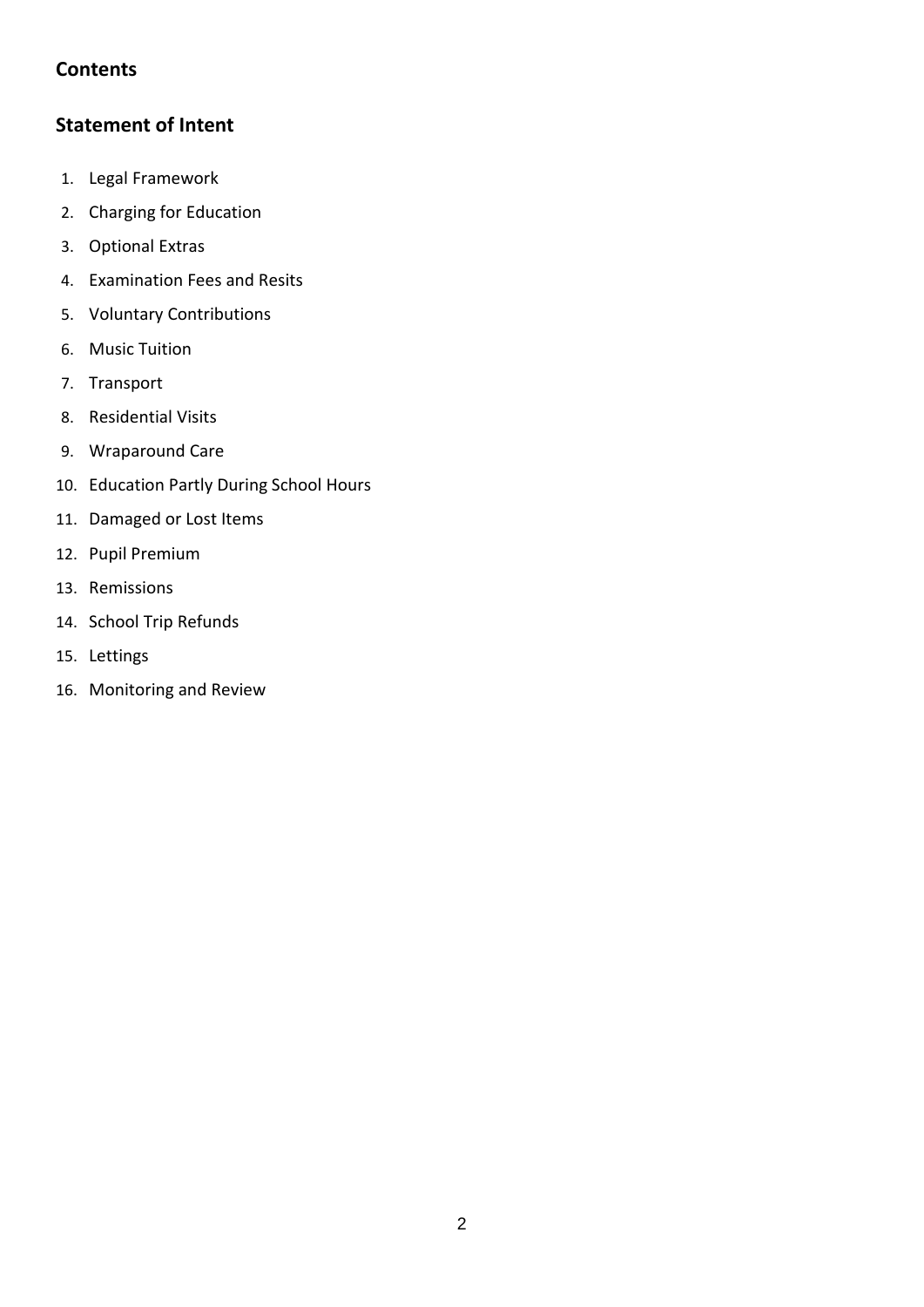#### **Statement of Intent**

Prior's Mill CE Primary School is committed to ensuring equal opportunities for all pupils, regardless of financial circumstances, and has established the following policy and procedures to ensure that no child is discriminated against by our offering of school trips, activities and educational extras.

In addition, we are committed to adhering to legal requirements regarding charging for school activities, and meeting all statutory guidance provided by the DfE.

We promise:

- Not to charge for education provided during school hours.
- To inform parents on low incomes and in receipt of relevant benefits of the support available to them when asking for contributions.

Please note that while this policy may be more or less generous than the LA's, we have ensured it meets the requirements of the law.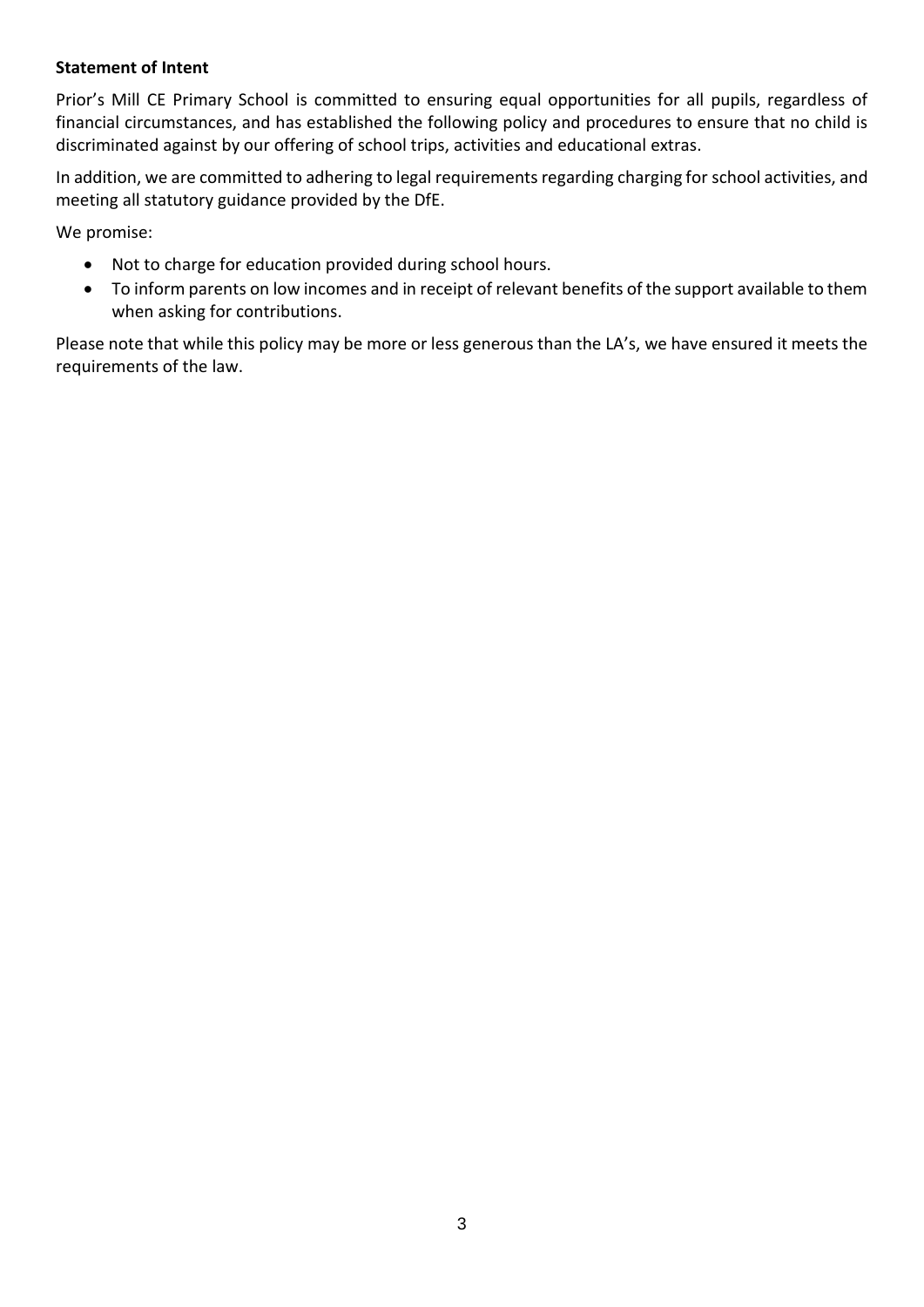## **1. Legal Framework**

This policy has due regard to all relevant legislation and statutory guidance including, but not limited to, the following:

- Education Act 1996
- The Charges for Music Tuition (England) Regulations 2007
- The Education (Prescribed Public Examinations) (England) Regulations 2010
- DfE (2018) 'Charging for school activities'
- DfE (2020) 'Governance handbook'

This policy operates in conjunction with the following school policy:

• Complaints Procedures Policy

## **2. Charging for Education**

Parents will not be charged for:

- Admission applications.
- Education provided during school hours.
- Education provided outside school hours if it is part of the national curriculum, part of a syllabus for a prescribed public examination that the pupil is being prepared for by the school, or part of RE.
- Instrumental or vocal tuition, unless provided at the request of the pupil's parent.
- Entry for a prescribed public examination, if the pupil has been prepared for it at the school.
- Examination resits, if the pupil is being prepared for the resits at the school.

We may charge parents for the following:

- Materials, books, instruments or equipment, where they desire their child to own them
- Optional extras See Section 3
- Music tuition (in certain circumstances)
- Vocational tuition (in certain circumstances)
- Certain early years provision
- Use of community facilities

## **3. Optional Extras**

We may charge parents for the following optional extras:

- Education provided outside of school time that is not:
	- Part of the national curriculum
	- Part of a syllabus for a prescribed public examination that the pupil is being prepared for at the school
	- RE
- Examination entry fees where the pupil has not been prepared for the examinations at the school
- Transport, other than that arranged by the LA for the pupil to be provided with education
- Board and lodging for a pupil on a residential visit
- Extended day services offered to pupils

When calculating the cost of optional extras, the school will only take into account the cost, or an appropriate proportion of the cost, of the following:

- Materials, books, instruments or equipment provided in relation to the optional extra
- Buildings and accommodation
- Employment of non-teaching staff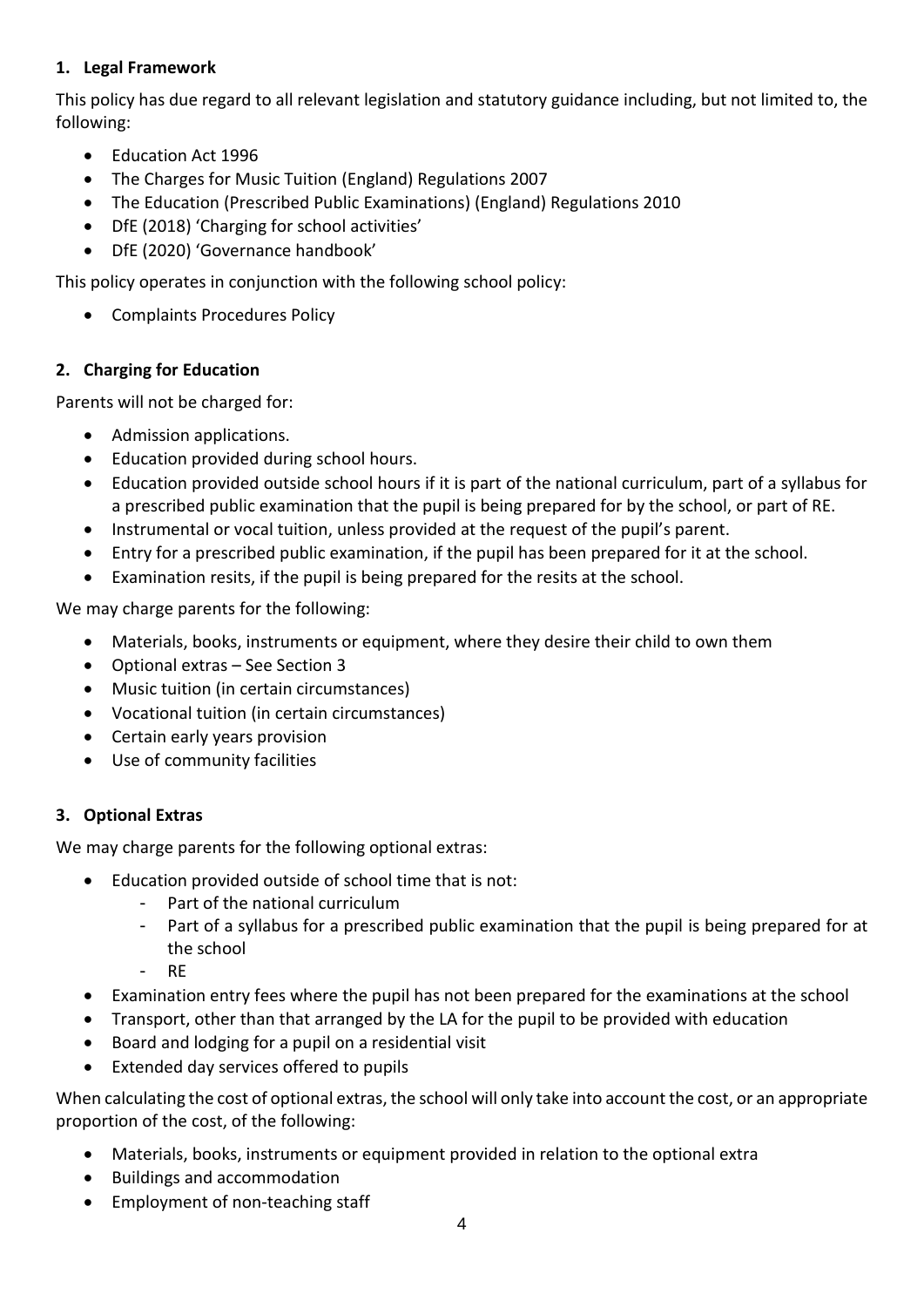- Teaching staff (including TAs) under contracts for services purely to provide an optional extra
- Teaching staff employed to provide vocal tuition or tuition in playing a musical instrument

The school will not charge in excess of the actual cost of providing the optional extra divided by the number of participating pupils. A subsidy will not be charged for any pupils wishing to participate but whose parents are unwilling or unable to pay the full charge. If a proportion of the activity takes place during school hours, the school will not charge for the cost of alternative provision for those not participating.

The school will not charge for supply teachers to cover for teachers who are absent from school accompanying pupils on a residential visit.

Participation in any optional activity will be on the basis of parental choice and a willingness to meet the charges; therefore, parental agreement is a prerequisite for the provision of an optional extra.

If a charge is to be made for a particular activity, such as optional extras, parents will be informed of how the charge will be calculated.

## **4. Examination Fees and Resits**

The school may charge for examination fees if:

- The examination is on the prescribed list (which includes SATs, GCSEs and A-levels), but the pupil was not prepared for it at the school.
- The examination is not on the prescribed list, but the school arranged for the pupil to take it.
- A pupil fails, without good reason, to complete the requirements of any public examination where the Governing Body or LA originally paid or agreed to pay the fee.

Where a pupil is entered for a second or subsequent attempt at an examination, the school will pay the fee. Once pupils have left the school, resits must be taken at the school.

If a pupil or their parent consider it to be in the best interests of the pupil to request that an examination is re-marked, any fees involved must be covered by the pupil or their parent. If the awarding body changes the overall grade of the result, the school will not be charged by the awarding body and the parent or pupil will have their fees refunded.

## **5. Voluntary Contributions**

The school may, from time-to-time, ask for voluntary contributions towards the benefit of the school or school activities. If an activity cannot be funded without voluntary contributions, the school will make this clear to parents at the outset. There is no obligation for parents to contribute and parents will be notified regarding whether assistance is available.

No pupil will be excluded from an activity simply because their parents are unwilling or unable to pay. If a parent is unwilling or unable to pay, their child will still be given an equal opportunity to take part in the activity.

If insufficient voluntary contributions are raised to fund an activity, and the school cannot fund it via another source, the activity will be cancelled.

The school will strive to ensure that parents do not feel pressurised into making voluntary contributions.

## **6. Music Tuition**

Music tuition is the only exception to the rule that all education provided during school hours must be free. The Charges for Music Tuition (England) Regulations 2007 allow for charges to be made for vocal or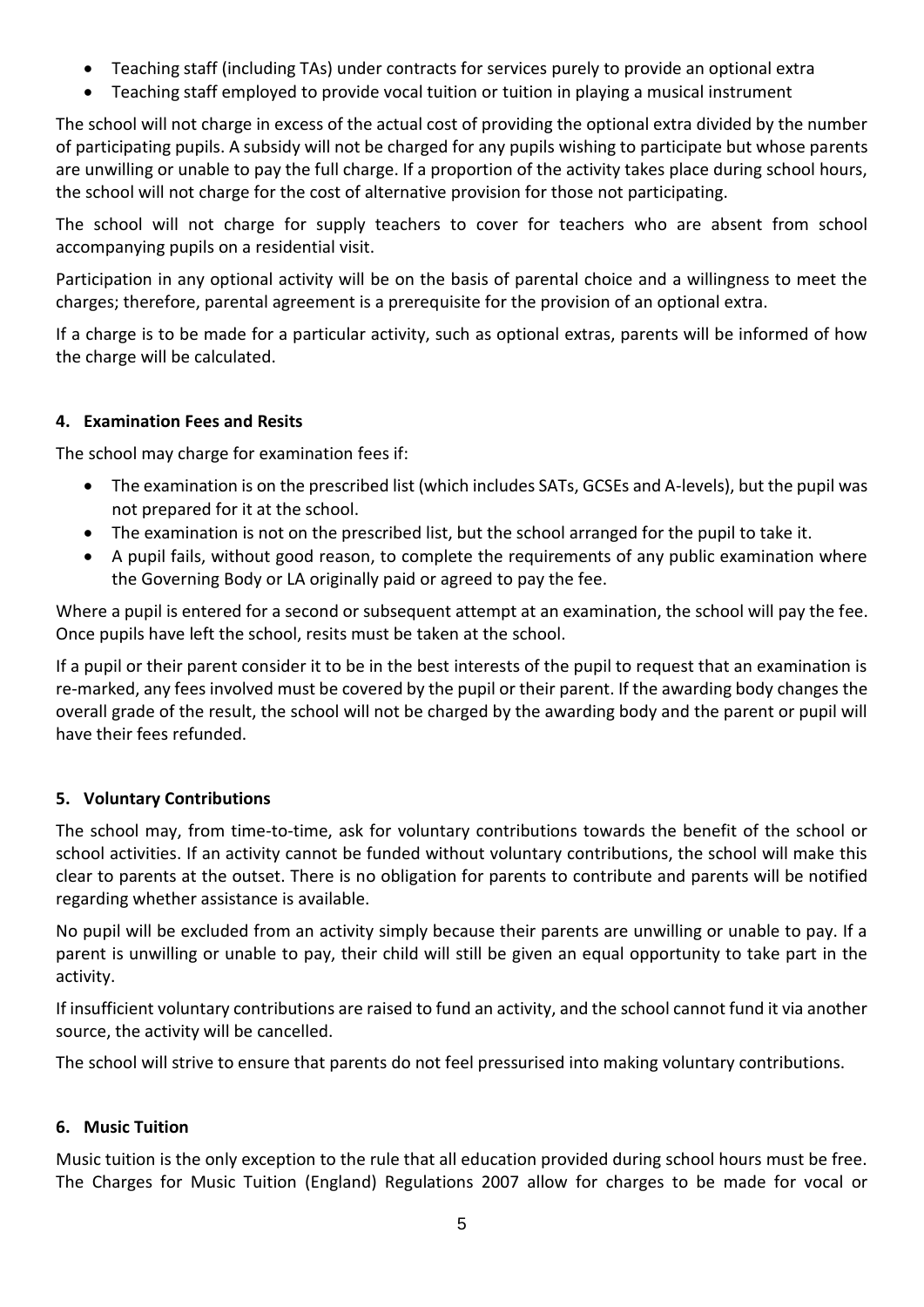instrumental tuition provided either individually or to groups of any size – provided that the tuition is at the request of the pupil's parents. The charges will not exceed the cost of the provision, including the cost of the staff providing the tuition.

## **7. Transport**

The school will not charge for:

- Transporting registered pupils to or from the school premises, where the LA has a statutory obligation to provide the transport.
- Transporting registered pupils to other premises where the Governing Body or LA has arranged for pupils to be educated.
- Transporting pupils to meet an examination requirement when they have been prepared for the examination at the school.
- Transport provided for an educational visit.

## **8. Residential Visits**

The school will not charge for:

- Education provided on any visit that takes place during school hours.
- Education provided on any visit that takes place outside school hours if it is part of the national curriculum, part of a syllabus for a prescribed public examination that the pupil is being prepared for at the school, or part of RE.
- Supply teachers to cover for teachers accompanying pupils on visits.

The school may charge for board, lodging and transport, but the charge will not exceed the actual cost. Parents can apply for a remission of these costs (see Section 13) if they can prove that they are in receipt of one or more of the following benefits:

- Income Support
- Income-based Jobseeker's Allowance
- Income-related Employment and Support Allowance
- Support under part VI of the Immigration and Asylum Act 1999
- The guaranteed element of State Pension Credit
- Child Tax Credit, provided that they are not also entitled to Working Tax Credit and have an annual gross income of no more than £16,190
- Working Tax Credit run-on paid for four weeks after they stop qualifying for Working Tax Credit
- Universal Credit if they apply on or after 1 April 2018, their household income must be less than £7,400 a year (after tax and not including any benefits they receive).

## **9. Wraparound Care**

Wraparound Care is provided as additional activities and as such the school will charge the full cost of providing this care.

## **10. Education Partly During School Hours**

If 50 percent or more of the time spent on an activity occurs during school hours (including time spent travelling if the travel occurs during school hours), it is deemed to take place during school hours and no charge will be made.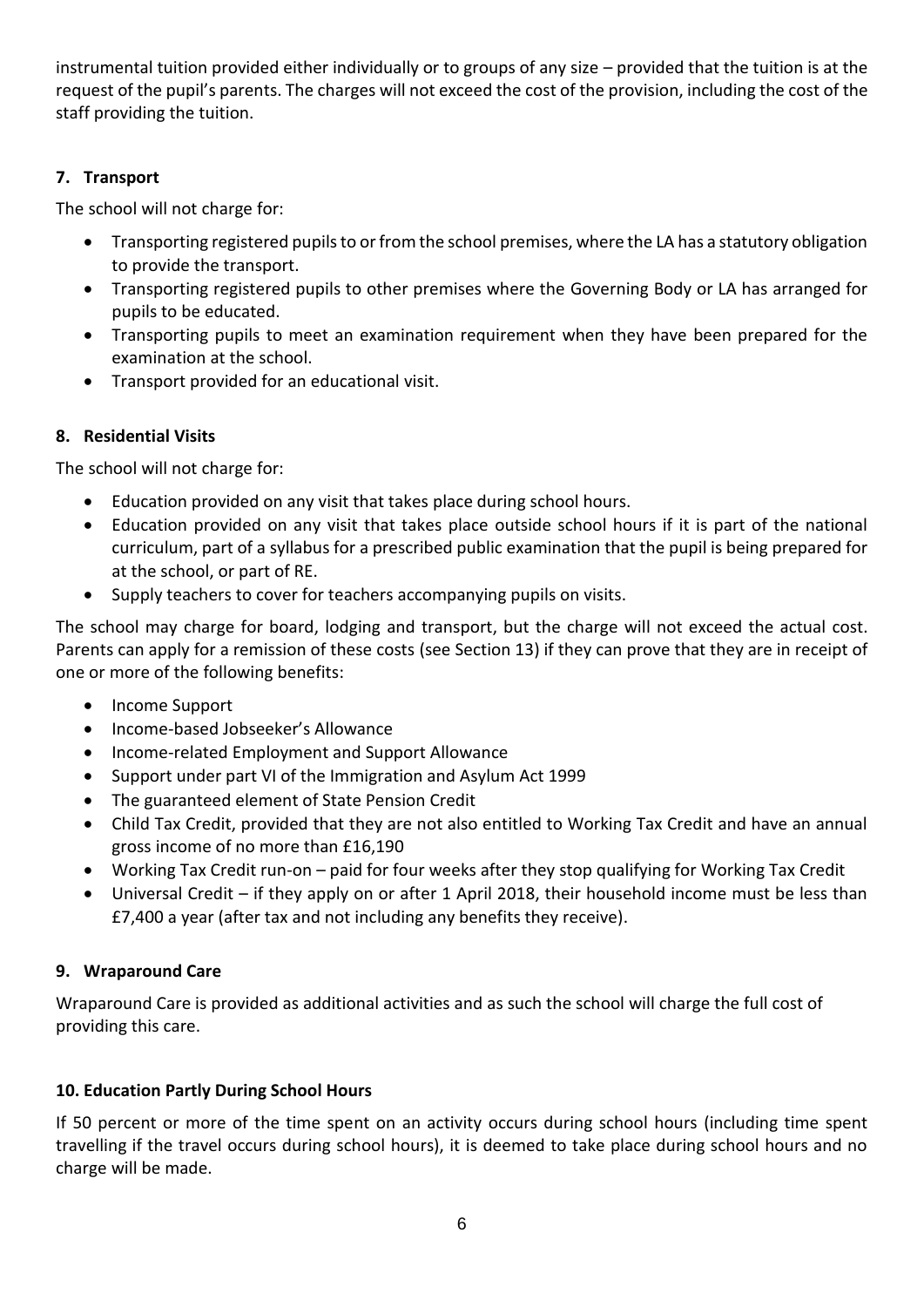If less than 50 percent of the time spent on an activity occurs during school hours, it is deemed to have taken place outside school hours and the school may charge for the activity; however, the school will not charge if the activity is part of the national curriculum, part of a syllabus for a prescribed public examination that the pupil is being prepared for at the school, or part of RE.

If the number of school sessions covered by the visit is equal to or greater than 50 percent of the number of half days (any period of 12 hours ending with noon or midnight on any day) spent on the visit, the school will not charge for the activity.

The remission of charges for board and lodging payments is the responsibility of the school. These costs will be borne by the school's contingency funds.

Any charges for extended day services will be optional.

## **11. Damaged or Lost Items**

The school may charge parents for the cost of replacing items broken, damaged or lost due to their child's behaviour. Parents will not be taken to court for failure to pay such costs.

## **12. Pupil Premium**

School reserves the right to utilise Pupil Premium Grant to cover the cost of the contributions of eligible pupils. The criteria for Pupil Premium eligibility is free school meals ever 6, a child from a service family or a looked after child/child adopted from care.

Children eligible for Pupil Premium funding can apply to have the cost of the activities/trips/wraparound carefully subsidised. This will be subject to the terms outlined in remissions.

## **13. Remissions**

The school has set aside a small fund to enable parents in financial difficulty to send their children on visits and activities. The funding is limited and there is no guarantee that all requests can be met. Assistance will be allocated on a needs basis, and if the full cost of the trip or activity cannot be met through assistance funding and voluntary contributions, the trip or activity will be cancelled.

Parents in receipt of any of the following benefits may request assistance with the costs of activities:

- Income Support
- Income-based Jobseeker's Allowance
- Income-related Employment and Support Allowance
- Support under part VI of the Immigration and Asylum Act 1999
- The guaranteed element of State Pension Credit
- Child Tax Credit, provided that they are not also entitled to Working Tax Credit and they have an annual gross income of no more than £16,190
- Working Tax Credit run on paid for four weeks after they stop qualifying for Working Tax Credit.
- Universal Credit if they apply on or after 1 April 2018, their household income must be less than £7,400 a year (after tax and not including any benefits they receive)

To request assistance, parents should contact the School Business Manager to request an application form via the school number 01642 650426.